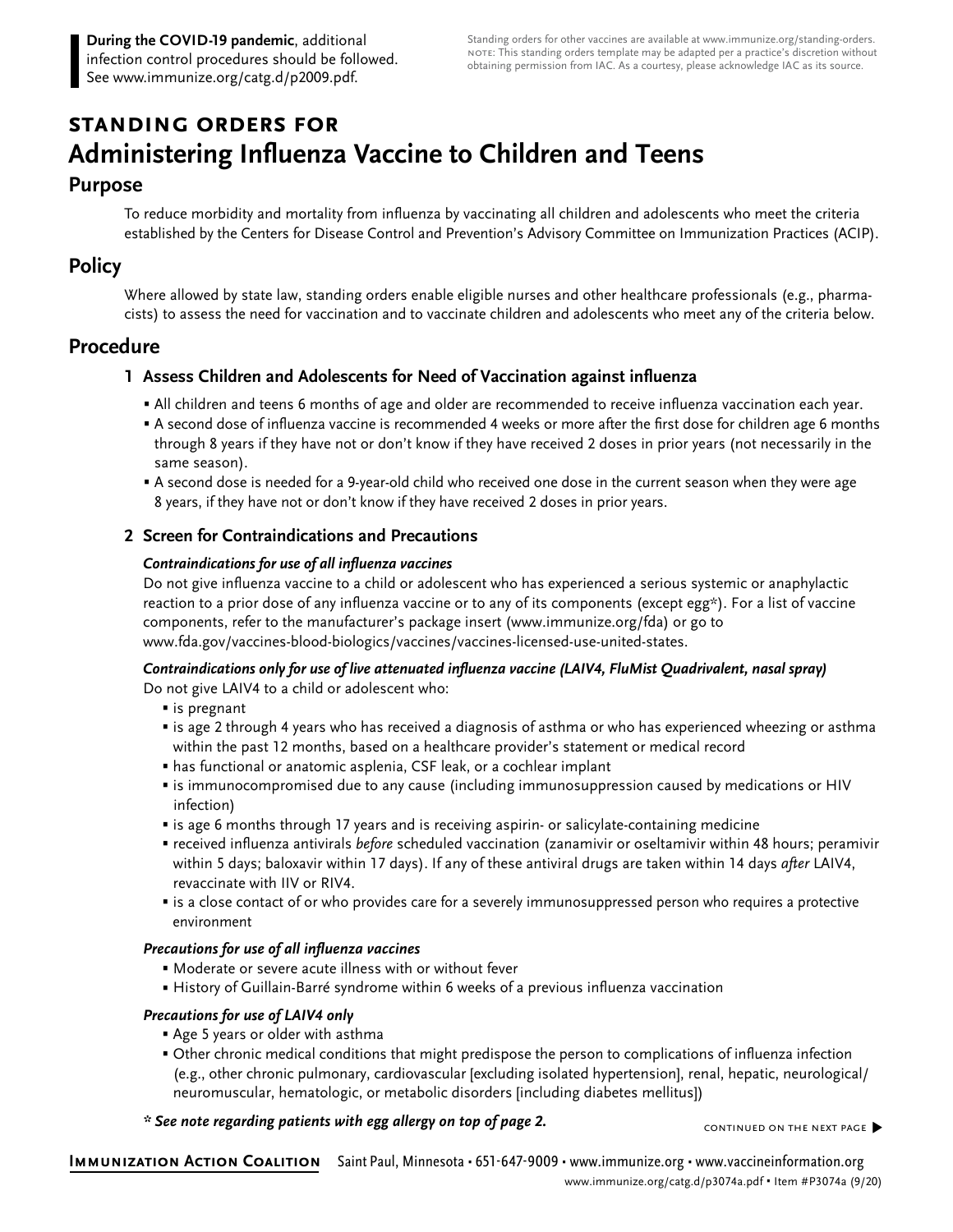**\*note regarding patients with egg allergy:** People with egg allergy of any severity can receive any recommended and age-appropriate influenza vaccine (i.e., any IIV, RIV4, or LAIV4) that is otherwise appropriate for their health status. Most influenza vaccines (except RIV4 and cell-cultured IIV4) are egg cultured and may have trace amounts of egg protein. If a vaccine other than cell-cultured IIV (IIV4, Flucelvax Quadrivalent; Seqirus) or RIV4 (Flublok Quadrivalent; Sanofi Pasteur) is used, people with a history of reactions to egg involving any symptom other than hives (e.g., angioedema or swelling, respiratory distress, lightheadedness, or recurrent emesis), or who required epinephrine or another emergency medical intervention, the selected vaccine should be administered in a medical setting (e.g., health department or physician office). Vaccine administration should be supervised by a healthcare provider who is able to recognize and manage severe allergic conditions.

### **3 Provide Vaccine Information Statements**

Provide all patients (or, in the case of minors, their parent, or legal representative) with a copy of the most current federal Vaccine Information Statement (VIS). Provide non-English speaking patients with a copy of the VIS in their native language, if one is available and desired; these can be found at [www.immunize.org/vis](http://www.immunize.org/vis). (For information about how to document that the VIS was given, see section 6 titled "Document Vaccination.")

#### **4 Prepare to Administer Vaccine**

**For vaccine that is to be administered intramuscularly**, choose the needle gauge, needle length, and injection site according to the following chart:

| <b>AGE OF CHILD</b>             | <b>NEEDLE GAUGE</b> | <b>NEEDLE LENGTH</b> | <b>INJECTION SITE</b>       |
|---------------------------------|---------------------|----------------------|-----------------------------|
| Infants age 6 through 11 months | $22 - 25$           | יי ד                 | Anterolateral thigh muscle  |
| Age 1 through 2 years           | $22 - 25$           | $1 - 1\frac{1}{4}$ " | Anterolateral thigh muscle* |
|                                 |                     | $5/8**-1"$           | Deltoid muscle of arm       |
| Age 3 through 10 years          | $22 - 25$           | $5/8$ **_]"          | Deltoid muscle of arm*      |
|                                 |                     | $1 - 11/4$ "         | Anterolateral thigh muscle  |
| Age 11 years and older          | $22 - 25$           | $5/8**-1"$           | Deltoid muscle of arm*      |
|                                 |                     | $1 - 11/2$ "         | Anterolateral thigh muscle  |

\* Preferred site.

\*\* A 5⁄8" needle may be used in patients weighing less than 130 lbs (<60 kg) for IM injection in the deltoid muscle only if the skin is stretched tight, the subcutaneous tissue is not bunched, and the injection is made at a 90-degree angle to the skin.

**For LAIV4, which is administered intranasally**, prepare the vaccine according to directions in the package insert.

**5 Administer Influenza Vaccine** according to the age of patient and desired route of vaccination described below:

| <b>TYPE OF VACCINE</b>                         | <b>AGE GROUP</b>                  | <b>DOSE</b>                                                                        | <b>ROUTE</b>              | <b>INSTRUCTIONS</b>                                                                                                                                  |
|------------------------------------------------|-----------------------------------|------------------------------------------------------------------------------------|---------------------------|------------------------------------------------------------------------------------------------------------------------------------------------------|
| Inactivated influenza<br>vaccine (IIV)         | $6-35$ months                     | Afluria: 0.25 mL<br>Fluarix: 0.5 mL<br>FluLaval: 0.5 mL<br>Fluzone: 0.25 or 0.5 mL | Intramuscular<br>(IM)     | Administer vaccine in anterolateral thigh<br>muscle; alternatively, children age 12<br>through 35 months may receive injection<br>in deltoid muscle. |
| Inactivated influenza<br>vaccine (IIV)         | 3 years and<br>older              | $0.5$ mL                                                                           | Intramuscular<br>(IM)     | Administer vaccine in deltoid muscle or,<br>alternatively, in anterolateral thigh muscle.                                                            |
| Cell culture-based<br>IIV (ccIIV4)             | 4 years and<br>older              | $0.5$ mL                                                                           | Intramuscular<br>(IM)     | Administer vaccine in deltoid muscle.                                                                                                                |
| Recombinant influ-<br>enza vaccine (RIV4)      | 18 years and<br>older             | $0.5$ mL                                                                           | Intramuscular<br>(IM)     | Administer vaccine in deltoid muscle.                                                                                                                |
| Live attenuated influ-<br>enza vaccine (LAIV4) | Healthy, age 2<br>years and older | 0.2 mL (0.1 mL into<br>each nostril)                                               | Intranasal spray<br>(NAS) | Spray half of vaccine into each nostril<br>while the patient is in an upright position.                                                              |

**note:** For children age 6 months through 8 years who 1) are receiving influenza vaccine for the first time, 2) have had fewer than two prior doses of influenza vaccine in all previous years, or 3) don't know their influenza vaccine history, administer two doses separated by at least 4 weeks. † For complete instructions on how to administer influenza vaccine, see "How to Administer Intramuscular and Intranasal

Influenza Vaccines" at [www.immunize.org/catg.d/p2024.pdf](http://www.immunize.org/catg.d/p2024.pdf).

continued on the next page�

**Immunization Action Coalition** • Saint Paul, Minnesota • 651-647-9009 • www.immunize.org • www.vaccineinformation.org www.immunize.org/catg.d/p3074a.pdf • Item #P3074a (9/20)